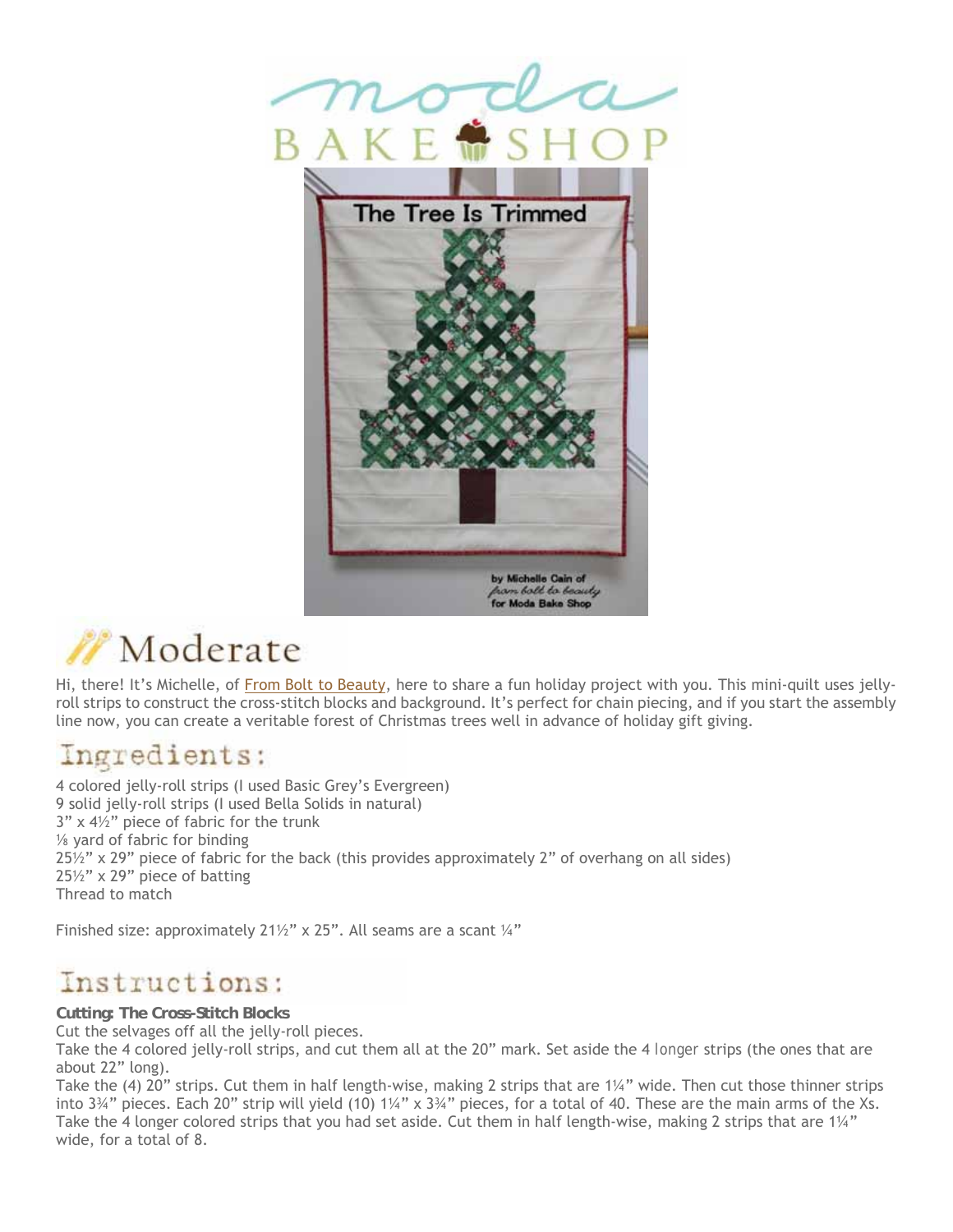Take 8 of the 9 solid jelly-roll strips, and cut them at the 20" mark. Set aside the (8) 20" strips and the uncut 9th one. We will use them later in the tutorial for the background.

Take the 8 longer solid strips. Cut them in half length-wise, making 2 strips that are 1¼" wide, for a total of 16. *Hint: Before working with jelly-roll strips, I like to press them with a little starch. That way, I can make sure they're straight before cutting them, and the starch makes the long, thin pieces more manageable to sew. I also have more success when I use a short stitch length when sewing long strips.*

**Sewing: The Cross-Stitch Blocks**

Take the (16) 1¼" solid strips and (8) 1¼" colored strips. Sew a solid strip, length-wise, on each side of the 8 colored strips. Press the seams toward the colored fabric.



Cut each of the strips from the previous step into 2" pieces. These are the side arms of the Xs. Each of the 8 colored strips will yield 11 side arms. You only need 10 from each strip for this project, for a total of 80.



*Hint: Instead of lining your ruler mark with the edge of the solid fabric, line it up with the seam between the solid fabric and colored fabric. Doing so will make more accurate Xs.*

Take the (40) 1¼" x 3¾" main arms, and sew a matching 2" side-arm piece on either side. Do this by first centering and sewing a side arm on the main arm, pressing the seam toward the colored fabric, and then matching the second side arm's placement to the first. Press the second seam to the colored fabric.



You will have 40 untrimmed blocks at the end of this step. Cut those 40 blocks to  $2\frac{1}{2}$ " squares.

6/22/2015 Original Recipe can be found at www.modabakeshop.com Recipes are sometimes altered to correct errors. Please ensure that you have downloaded the most recent Printer Friendly Version before starting your project. If you find a mistake in this pattern, please contact modabakeshop@unitednotions.com.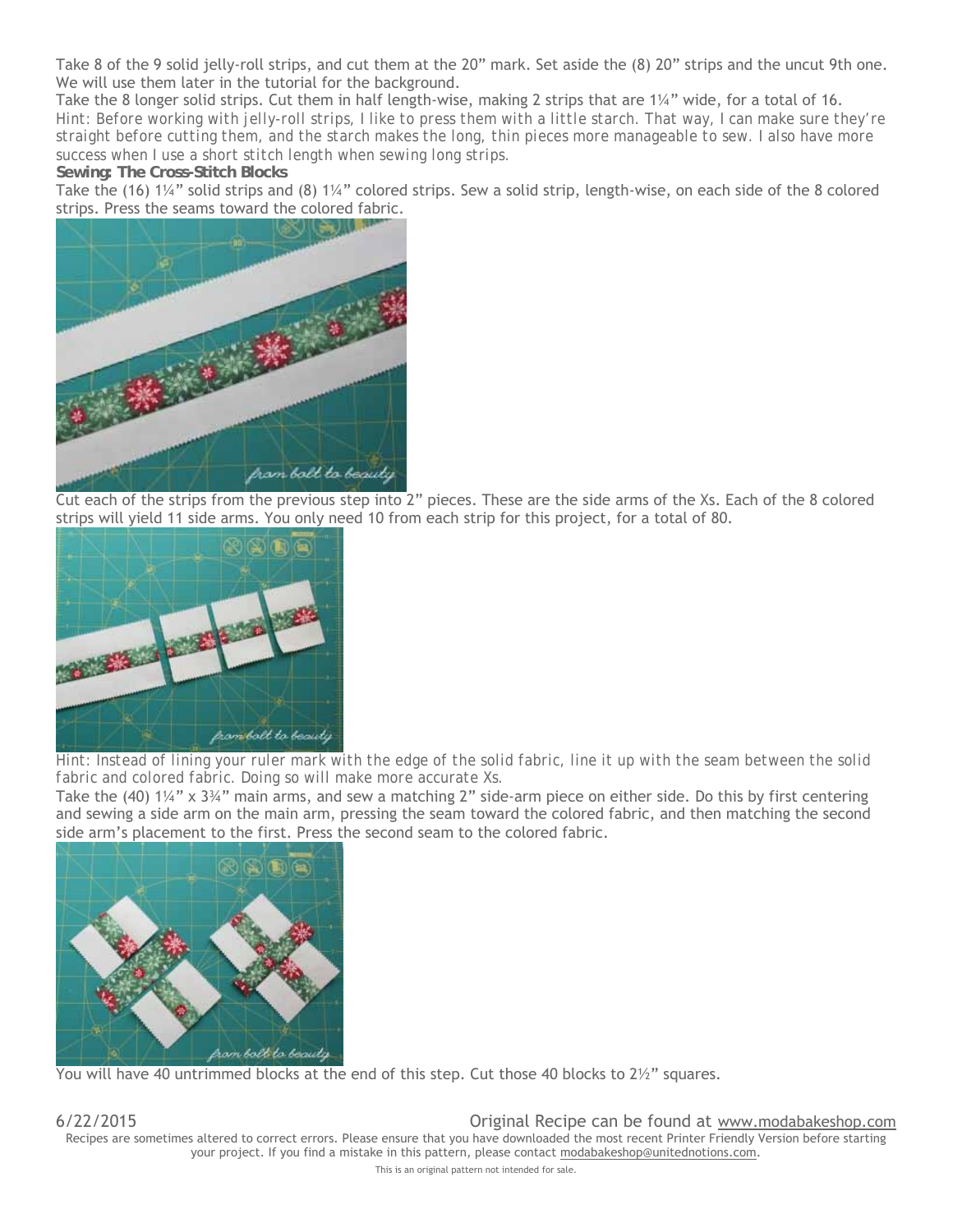

*Hint: I use a 6½" square to trim these blocks. I find that I have more control over the fabric if I use a 6½" square instead of, say, a 2½" square. Also, I like to line up the 1¼" marks on my square with the intersections of the X's arms.*



**Sewing: The Rows of the Tree**  Arrange the cross-stitch blocks into rows like the photo below.



Once you're satisfied with the placement of your fabrics, sew each row together. Press seams open.



Sew rows of the same length together. That is, sew the (2) 2-block rows together. Sew the (2) 4-block rows together, etc. Press seams open.

6/22/2015 Original Recipe can be found at www.modabakeshop.com Recipes are sometimes altered to correct errors. Please ensure that you have downloaded the most recent Printer Friendly Version before starting your project. If you find a mistake in this pattern, please contact modabakeshop@unitednotions.com.